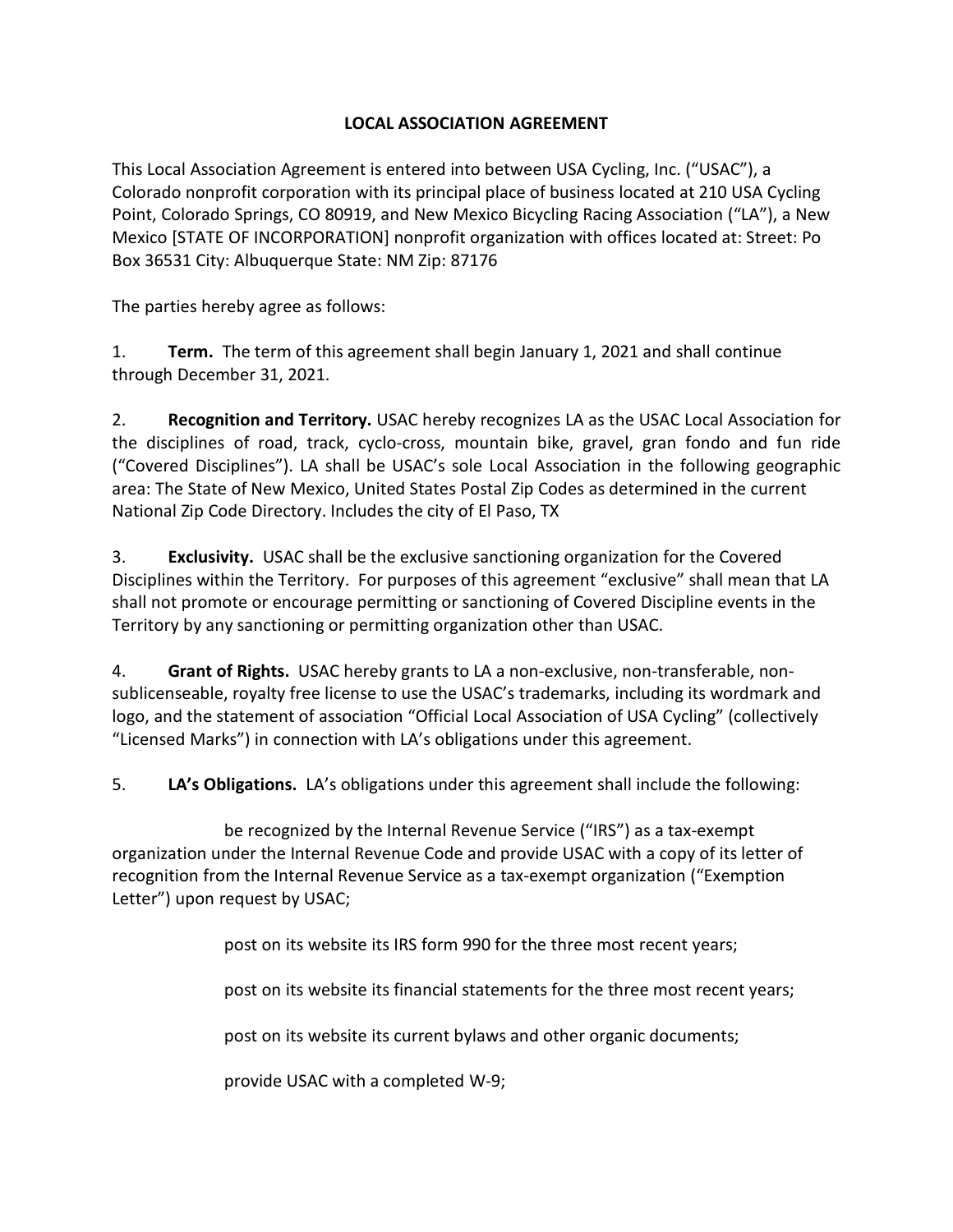make best efforts to encourage all race directors within the Territory to permit events in the Covered Disciplines with USAC;

make best efforts to schedule events in coordination with National Calendar and International Calendar events;

make best efforts to calendar and coordinate Covered Discipline events to optimize participation and create minimal conflicts between events;

make best efforts to lead and promote communication, collaboration and cooperation between event directors;

encourage event organizers to submit post event documents (including results) to USAC within 21 days of the final day of the event, and assist in the recovery of outstanding and delinquent post event documents including outstanding payment and missing results;

assign qualified officials in the disciplines of road, track and cyclo-cross for all non-national championship events in accordance with USA Cycling Policy IV and assist with assignment to national championship and national calendar events as requested by USAC, including but not limited to events on national calendars, state championships, and local events;

provide LA membership with a communication forum such as web site, newsletter, and social media feeds;

support, promote, and facilitate USAC programs including those for membership, officials, and event organizers;

support and promote athlete development opportunities and programs and communicate these to members with guidance and assistance of USAC;

keep USAC provided member e-mail addresses confidential and only use such email addresses to communicate with USAC members while fulfilling LA's obligations under this agreement;

regularly promote membership offerings from USAC through such means as available (website banner ads, e-mail, social media channels);

encourage event organizer adherence to best practices as defined in the LA policies and procedures;

host an annual event organizer and an annual officials' meeting;

prominently display the Licensed Marks on LA's website and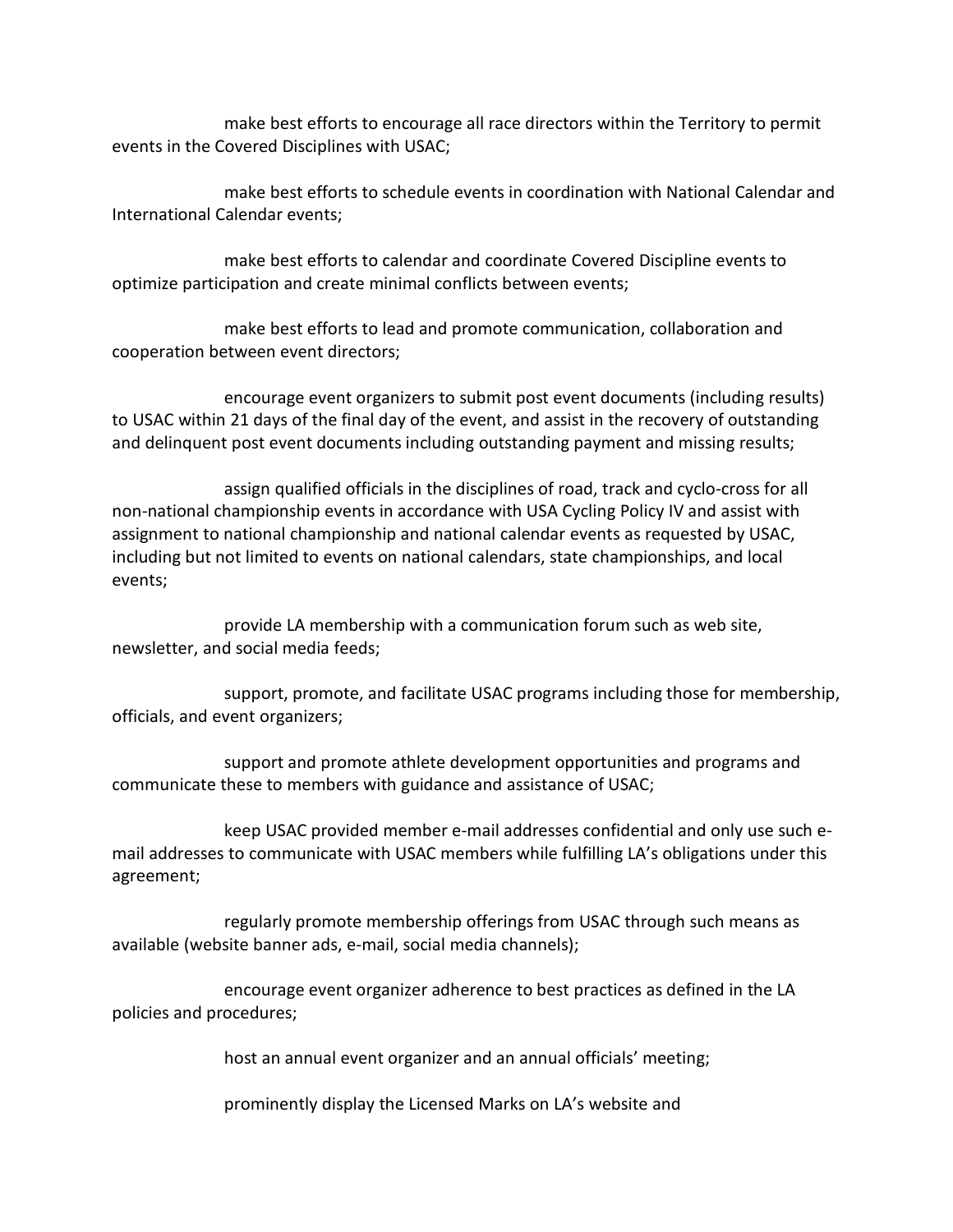make best efforts to ensure that sanctioned events display the Licensed Marks prominently at such sanctioned events.

6. **USAC's Obligations.** USAC obligations under this agreement shall include the following:

a. provide LA with marketing support in the form of basic marketing templates for both print medium and digital marketing, as well as digital marketing and social media for LA activities as requested by the LA on a space available basis;

b. provide LA with access to USAC's membership category database;

c. work with an insurance company to offer club, directors and officers (D&O), and hired/non-owned auto and motorcycle insurance;

work with an insurance company to provide risk management tools and suggestions for event organizers;

procure rider and event insurance subject to existing insurance market and pricing conditions;

provide LA with access to consenting USAC member e-mail addresses for members in the LA's Territory;

provide and maintain an online forum that will serve as (i) the primary method of communications from USAC to LA and (ii) an online forum for community and group communications;

host monthly Local Association teleconferences as well as monthly working group meetings to foster better communication and cooperation between Local Associations and USAC.

## 7. **Compensation Program.**

a. As consideration for providing services outlined in Section 5, USAC agrees to pay LA:

i. A flat rate to LA based on unique rider days from 2021 USAC-permitted events in the Covered Disciplines within the Territory as outlined in Section 2 ("Rider Day Fee"). Rider Day Fee for all Covered Disciplines is \$.20 per unique rider day. A "unique rider day" shall mean one rider per day in any Covered Discipline event in the Territory during the Term. The Rider Day Fee will only be paid for events that are completed and have satisfied USAC's post-event reporting requirements including full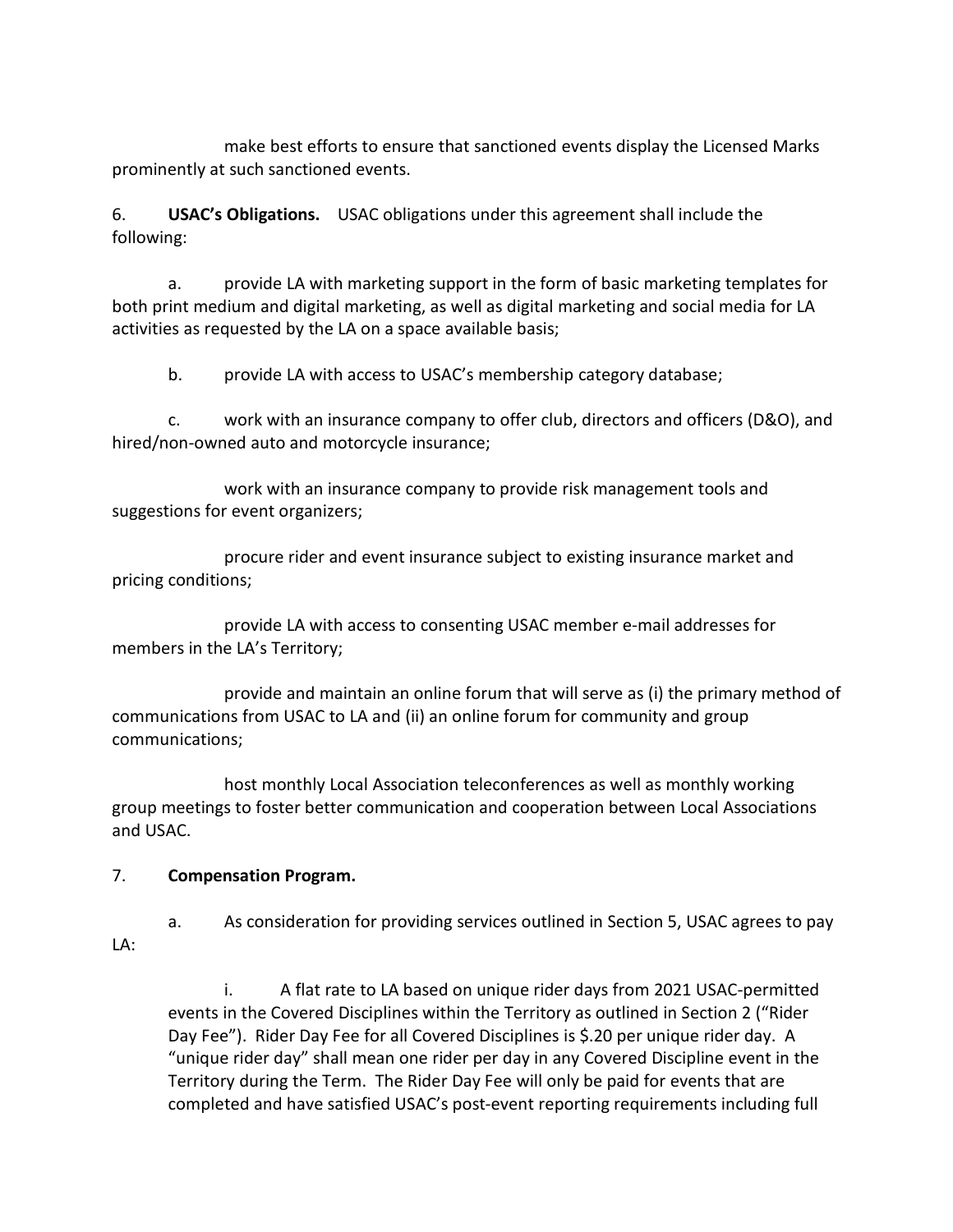payment to USAC. Rider Day Fees will not be paid for USAC owned events or events that do not pay a per rider insurance surcharge.

8. **Payment.** The following payment schedule will be implemented for 2020 with a prorata portion paid if agreement is mutually executed after January 29, 2020:

a. First Installment – April 30, 2021. The First Installment shall include the Rider Day Rebate for all events defined in Section 7 conducted between January 1, 2020 and March 31, 2020.

b. Second Installment – July 31, 2021.The Second Installment shall include the Rider Day Rebate for all events defined in Section 7 conducted through June 30, 2021 minus the amount paid in the First Installment.

c. Third Installment – October 31, 2021. The Third Installment shall include the Rider Day Rebate for all events defined in Section 7 conducted through September 30, 2021 minus the amount paid in the First and Second Installment.

d. Fourth Installment – February 15, 2021**.** The Fourth Installment shall include the Rider Day Rebate for all events defined in Section 7 conducted through December 31, 2021 minus the amount paid in the First, Second, and Third Installment. USAC will not reimburse LA for payment of Rider Day Fees received after January 31.

e. USAC will remit all amounts payable to LA within thirty (30) days following the end of each selected payment date.

f. USAC will provide LA an accounting of rider days at the time of each installment rebate payment.

g. Any obligations of USAC to make payments under this Section 8 that are scheduled to occur after the term of this agreement shall survive termination subject to the provisions of Section 11.

9. **Local Association Fees and Surcharges**. LA may charge membership fees and surcharges subject to the following conditions:

a. Mandatory annual club membership fees may not exceed \$150.

b. Mandatory annual individual membership fees may not exceed \$25.

c. If LA charges a mandatory individual membership, LA must offer a one-day membership, the fees for which may not exceed \$5. LA may not charge a one-day membership to a USAC member who does not reside in the LA's Territory.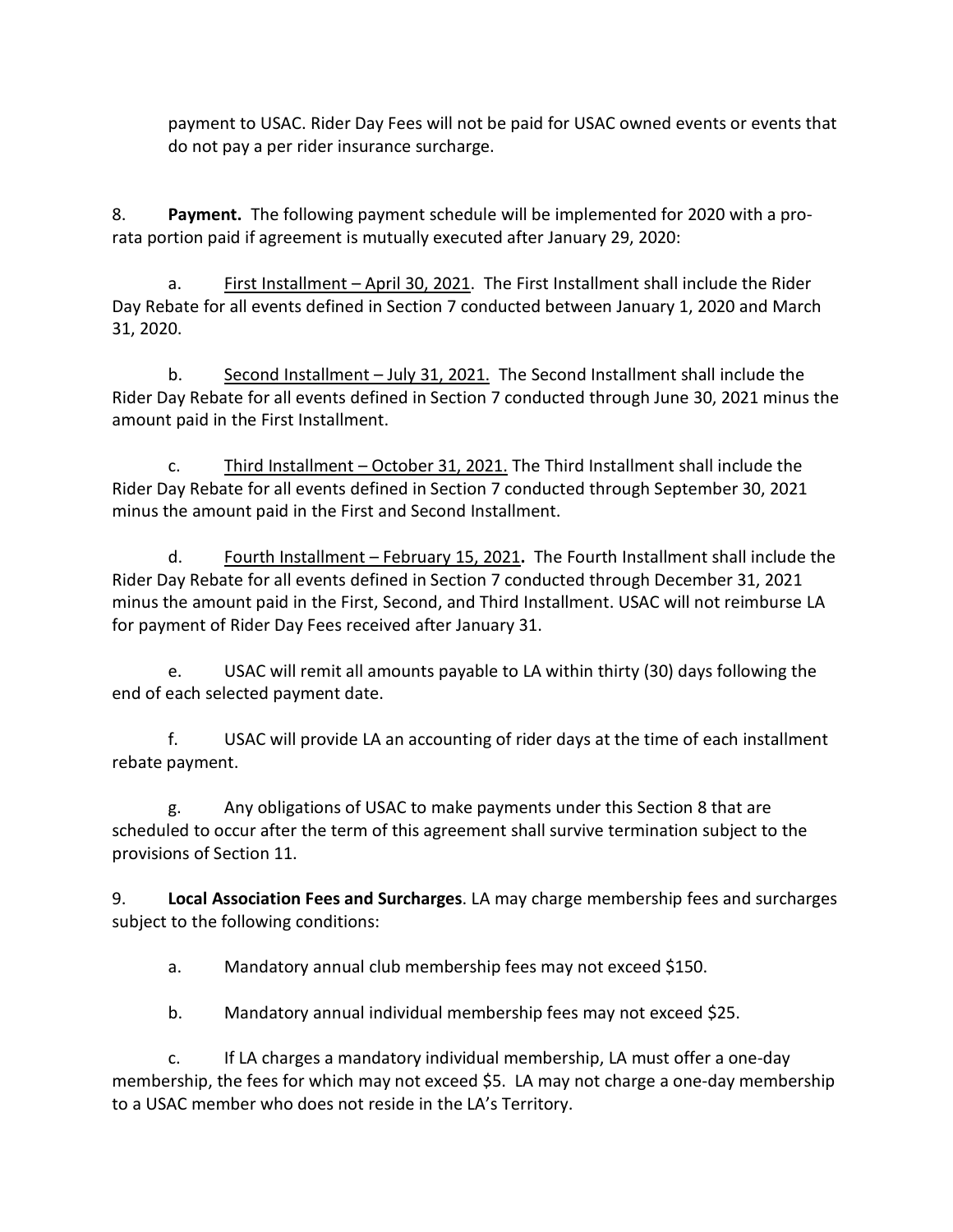d. LA may charge rider surcharges only for events that require a USA Cycling membership held within LA's Territory and all such events requiring a USA Cycling membership held outside the geographical territory of the LA that (1) use equipment owned by the LA, (2) are part of the LA's BAR/BAT or other LA sanctioned race series, or (3) are an LA designated State or Regional Championship event.

> i. If LA does not charge a mandatory annual individual membership fee, such rider surcharges may not exceed \$2.00 per rider day; or

ii. If LA does charge a mandatory annual individual membership fee, such rider surcharges may not exceed \$1.75 per rider day.

e. LA shall publish, in a location easily accessible to LA's membership and event organizers, a schedule of all membership fees and surcharges that it charges. In conjunction with this schedule of fees, LA shall publish a detailed explanation of how such fees and surcharges are used to further the mission of the LA.

10. **SafeSport; Criminal Background Checks.** LA shall require a criminal background check ("CBC") and SafeSport training as follows:

a. LA shall conduct a CBC for (i) all staff and board members of the LA and (ii) any person who is authorized, approved, or appointed by the LA to (A) a position of authority over minors or (B) to have regular contact with minors.

b. CBC's should be conducted prior to an individual beginning any role described in Section 10.a., and must be completed every two years thereafter. All CBC's must comply with USAC's Criminal Background Check Policy as amended from time to time. USAC's Criminal Background Check Policy is published at https://usacycling.org/safesport/background-checkpolicy.

c. All individuals in roles described in Section 10.a. are also required to complete the U.S. Center for SafeSport's "SafeSport Trained" education (i) before regular contact with an athlete who is a minor begins, or (ii) within 45 days upon beginning any such role.

d. LA must notify USA Cycling of all individuals who are currently serving in any role described in Section 10.a., and within 10 days of an individual beginning any such role.

## 11. **Termination.**

a. Either party may terminate this agreement upon ninety (90) days prior written notification to the other party at its address set forth on the first page of this agreement.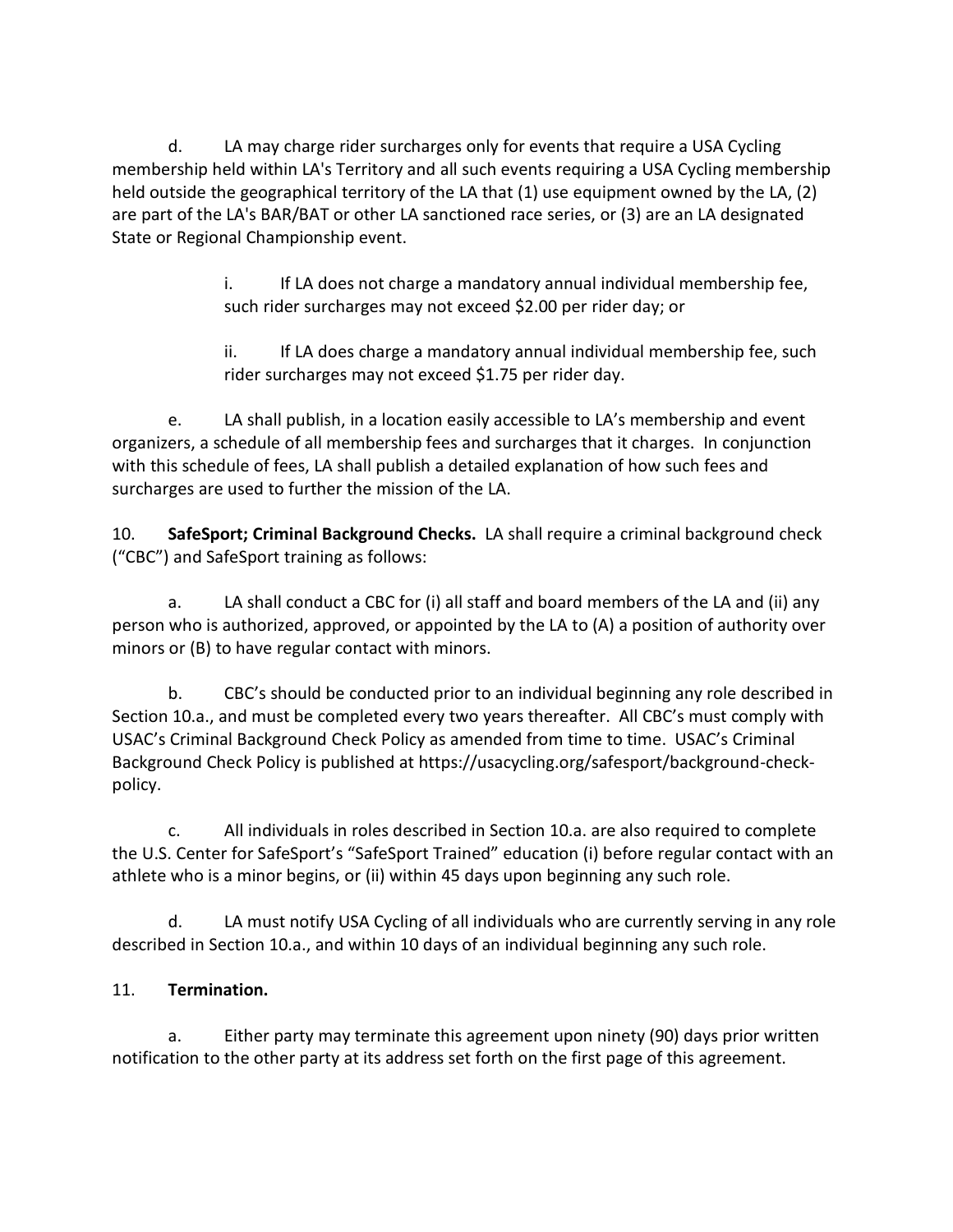b. Either party may terminate this agreement if the other either party commits a material breach of its obligations under this agreement. If either party commits a material breach in the performance or observance of any of its obligations under this agreement, and such breach continues for a period of thirty (30) days after delivery by the non-breaching party of written notice reasonably detailing such breach then the non-breaching Party shall have the option to terminate this agreement. If the breach cannot be cured within the thirty (30) day period and the breaching parties notifies the non-breaching party in a reasonably detailed writing of its plans to initiate substantive steps to remedy the breach and thereafter diligently pursues cure of the breach, the initial thirty (30) day period will be extended for an additional thirty (30) days. If after the extension, the breach remains uncured, the non-breaching party has the option of terminating this agreement.

c. In the event of early termination of this agreement by LA, USAC is obligated to pay LA for rider days to the date of termination based upon the full 12-month Term. LA shall refund USAC a pro-rated amount of first installment payment within 15 days of the date of termination.

12. **Insurance.** LA will maintain in full force and effect general liability insurance in the amount of \$1,000,000; and will have USAC named as a named insured. If the LA purchases its general liability policy through USAC's Club/LA General Liability Program through Fairly Group, USAC does not need to be added as a named insured. LA will supply proof of such insurance to USAC. In addition, LA shall maintain in full force and effect workers compensation insurance as may be required by the state(s) in which the LA does business.

13. **Indemnification.** Each party agrees to indemnify and hold harmless the other, and its agents, officers, directors, representatives, and employees (collectively "representatives") as to all claims asserted against and costs (including reasonable attorney fees) and damages incurred by the other party or its representatives as a result of or arising from the indemnifying party's or its representatives' actions or inactions pursuant to this agreement or failure to comply with this agreement, except to claims covered by insurance under which both parties are insureds and with respect to which, they waive the right of subrogation.

14. **Relationship of the Parties.** This agreement creates a contractual relationship only between the parties and does not create a partnership, joint venture, or similar relationship. This agreement does not give LA the authority to issue USAC permits, extend USAC insurance coverage, or incur any debts, liabilities, or obligations on behalf of USAC. LA is liable for all labor and other expenses it incurs as a registered club and as an event sponsor.

15. **Modification; Waiver.** No amendment of this agreement will be effective unless it is in writing and signed by the parties. No waiver of satisfaction of a condition or failure to comply with an obligation under this agreement will be effective unless it is in writing and signed by the party granting the waiver, and no such waiver will constitute a waiver of satisfaction of any other condition or failure to comply with any other obligation.